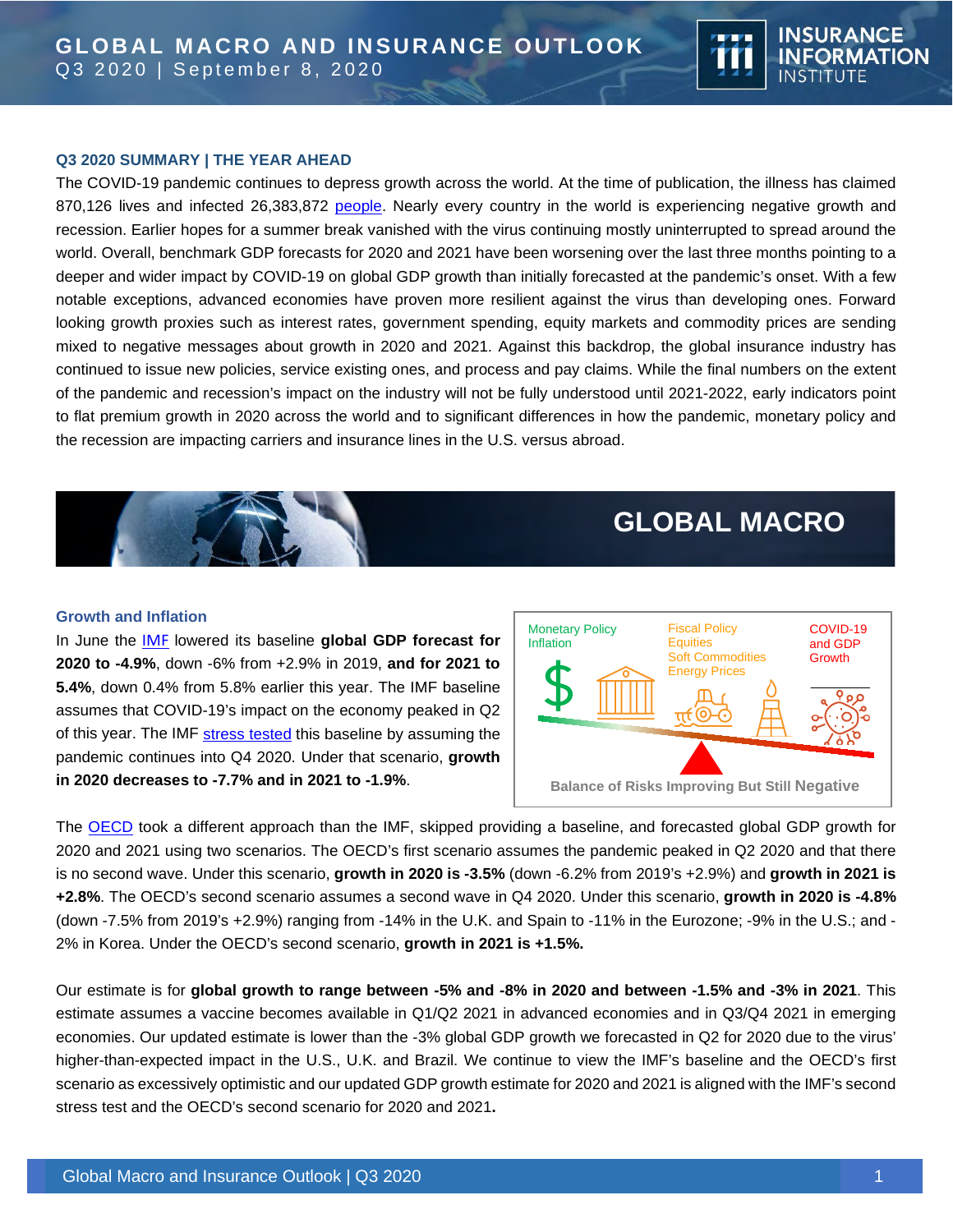

## **Monetary and Fiscal Policy**

Global central banks kept benchmark interest rates mostly on hold in Q3 at an average of +0.6%, reflecting the limits of near-zero interest rates policies. To compensate, they engaged in expansionary monetary measures including mechanisms to bring non-sovereign fixed income onto their balance sheets even though most central banks remain [arguably](https://www.hussmanfunds.com/comment/mc200712/) prohibited from directly purchasing such assets. For its part, global expansionary fiscal policy trended downward in Q3 compared to Q2 following COVID-19 infection rates across most of the world, with a few notable exceptions, including the United States. Perhaps indicative of improving confidence, benchmark government bond yields increased slightly in Q3 after dropping in Q2 but are still lower than in Q1 while credit spreads across investment classes narrowed in Q3 after widening in Q2.

Central banks moving forward with this policy regardless of growing government and consumer debt, is indicative of a major shift in how they perceive the relative risks of "free-money" and inflation. This shift was formalized in August when the U.S. Federal Reserve announced [\(statement](https://www.federalreserve.gov/monetarypolicy/files/FOMC_LongerRunGoals.pdf) / [press summary\)](https://www.cnbc.com/2020/08/27/powell-announces-new-fed-approach-to-inflation-that-could-keep-rates-lower-for-longer.html) that it would no longer focus on maintaining inflation below 2% and instead would give more weight to maximizing employment while also recognizing that inflation below 2% can be as damaging as deflation. This major decision will have direct consequences across global central banks and accelerate the transition to a permanent environment where interest rates will be below, and inflation will be above their recent historical averages. This may lead to a systemic shift whereby real interest rates on major sovereign debt become and remain negative, narrowing spreads on all debt instruments down the risk curve, leading to higher valuations on equity assets.

Benchmark GDP growth forecasts for 2021, including the IMF and OECD baseline and stress tests, assume additional government spending in 2021 of approximately 5.15% of global GDP, **the equivalent of adding \$16 trillion in global government debt**. It remains unclear whether there is policy or market appetite for such an increase in sovereign debt, especially at current record-low interest rates. Our analysis is that **the appetite for additional government spending to fight the pandemic is decreasing, dragging benchmark forecasts closer to their lower growth range**.

## **Equity Markets**

For their part, equity markets recovered in Q2/3 pushing S&P 500 P/E ratios up 20% from their March low of 22% to nearly 30% by August. Rather than a disconnect with the larger economy, **the pace of the recovery in equity prices recovery may be linked to the nature of the COVID-19 economy rather than expectations of a faster recovery**. First, global central banks' stated policy of flattening the yield curve and ever-expanding mechanisms to increase their balance sheets, effectively leaves investors little choice than to move forward on the risk curve away from fixed income into equity. Second, the performance of stocks within specific sectors directly benefits from shifts in consumer behaviors during the pandemic and their impact on overall indices. Jefferies, the investment bank, highlighted [examples](https://www.marketwatch.com/story/stock-winners-and-losers-in-the-post-covid-19-work-from-home-world-2020-04-24) such as companies providing goods and services related to courier, cloud and collaboration technology, security, gaming, and streaming media.

## **Commodities**

**The pace of the recovery in commodity prices trends is aligned with the IMF COVID-19 GDP stress tests forecasting negative growth into 2021 and possibly 2022**. The [IMF](https://www.imf.org/en/Publications/WEO/Issues/2020/04/14/weo-april-2020) reported that since the beginning of the pandemic, out of the 25 most traded commodities, 21 experienced decreases in prices, and four were either flat or up. Commodities associated with industrial activity were the hardest hit, such as Brent (-59%), NG/LNG (-28%) and copper (-23%). Agricultural commodities fared relatively better ranging from soybeans (-5%) to Arabica coffee (+18%); the latter being the best performer of any major traded commodity.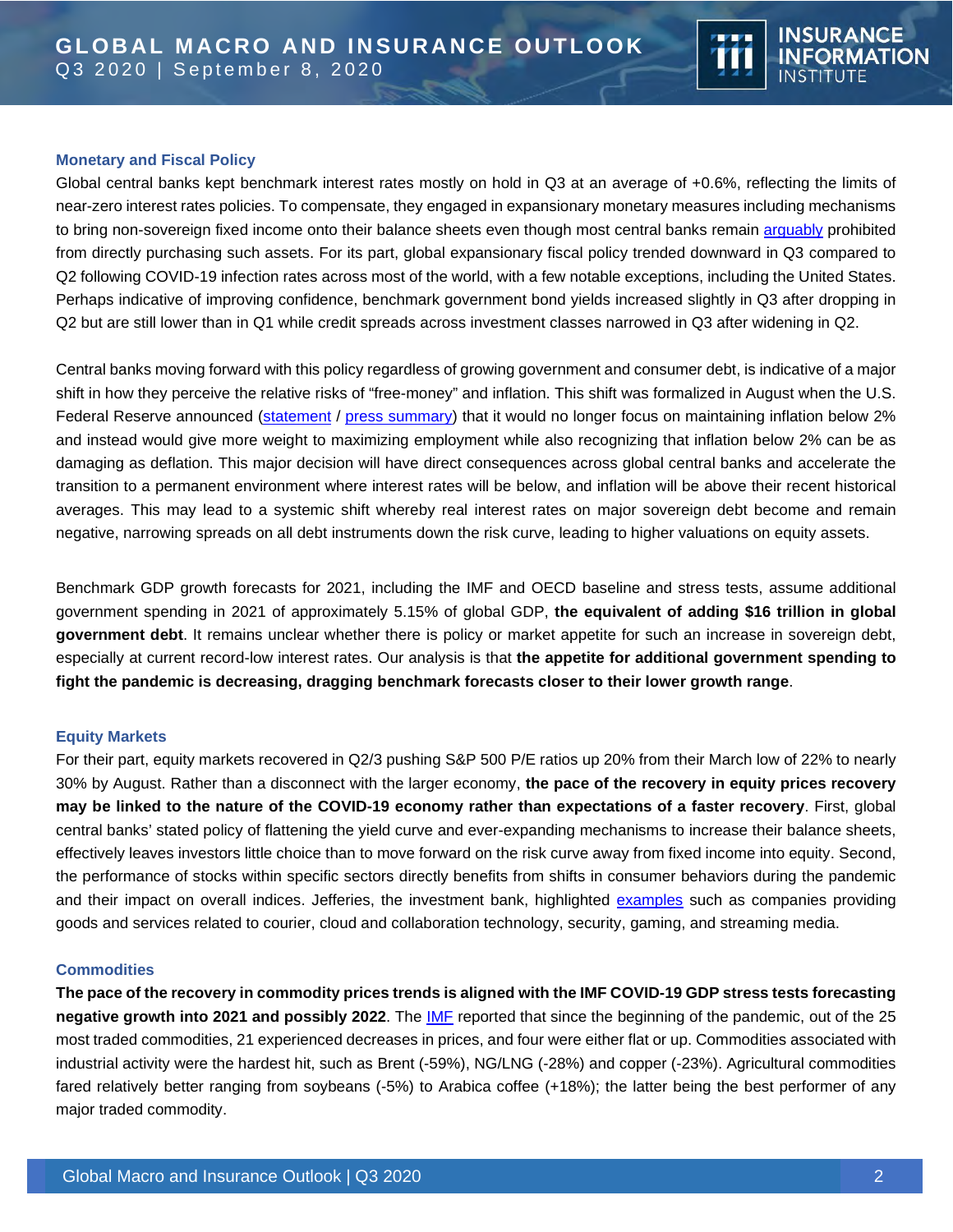

# **GLOBAL INSURANCE OUTLOOK**

### **Premium Growth Drivers**

Global premium growth is expected to remain at best flat this year. Premium growth is related to economic activity, and as of Q3 2020 GDP growth for the world's 10 largest insurance [markets](https://www.iii.org/publications/insurance-handbook/economic-and-financial-data/world-insurance-marketplace) is expected **to decrease by –6.99% in 2020, compared to our previous estimate of -4.9%**. COVID-19 and lower economic activity continue to hinder premium growth in property, workers compensation and auto, while a recent survey indicates that COVID-19 led to a reduction in life premium. It is too early to



determine whether increasing take-up rates for warranty and indemnity, cyber and a surge of interest in captives will make up for the downward pressure of lower GDP growth and COVID-19 on premium growth across the industry.

#### **Returns on Investments**

Concerns about lower long-term interest rates are increasing as global central banks have pushed rates even lower during the pandemic. In a recent [survey,](https://www.soa.org/globalassets/assets/files/resources/research-report/2020/impact-of-covid.pdf) about 33% of U.S. carriers now assume flat long-term benchmark rates, while 50% of carriers reported having changed, or are in the process of changing, their investment strategy. These changes are likely to accelerate now that the U.S. Federal Reserve officially changed the focus of its monetary policy and central banks around the world follow. **The impact of structurally lower long-term interest rates on asset allocation is likely to be more significant for U.S. insurers than for their foreign counterparts for two reasons**. First, U.S. carriers tend to hold more fixed income and less equity than their [counterparts](https://www.oecd.org/publications/oecd-insurance-statistics-2307843x.htm) in other advanced or emerging economies. Second, U.S. carriers face significantly lower domestic interest rates than their counterparts in emerging economies.

### **Life Insurance**

LIMRA reported in June that applications dropped at about one-third of the 47 U.S. life insurance companies that responded to a survey about the effect of COVID-19 on applications submitted face-to-face. Applications submitted through call centers and the mail also dropped, but only at about one-seventh of companies surveyed. Not surprisingly, applications submitted online or via mobile rose in 1 out of 4 surveyed life insurers. To keep writing new business, many life carriers have adjusted their underwriting to replace paramedical exams with older lab reports and physicians' statements. Because some state regulators have requested that insurers extend the grace period on premium payments, about 3 of 4 carriers responded that they have doubled or tripled grace periods on premium payments. However, with interest rates reaching new lows, some carriers lowered the maximum age at which their will offer life policies to 70 years old or suspended the sale of 30 year policies. **The negative impact on U.S. life carriers is likely to be more significant than on their advanced economy counterparts, but lower than on their emerging market counterparts**. This is due to smaller or wider social nets for long-term disability and differences in how COVID-19 impacted different age groups in the U.S., other advanced economies and emerging markets.